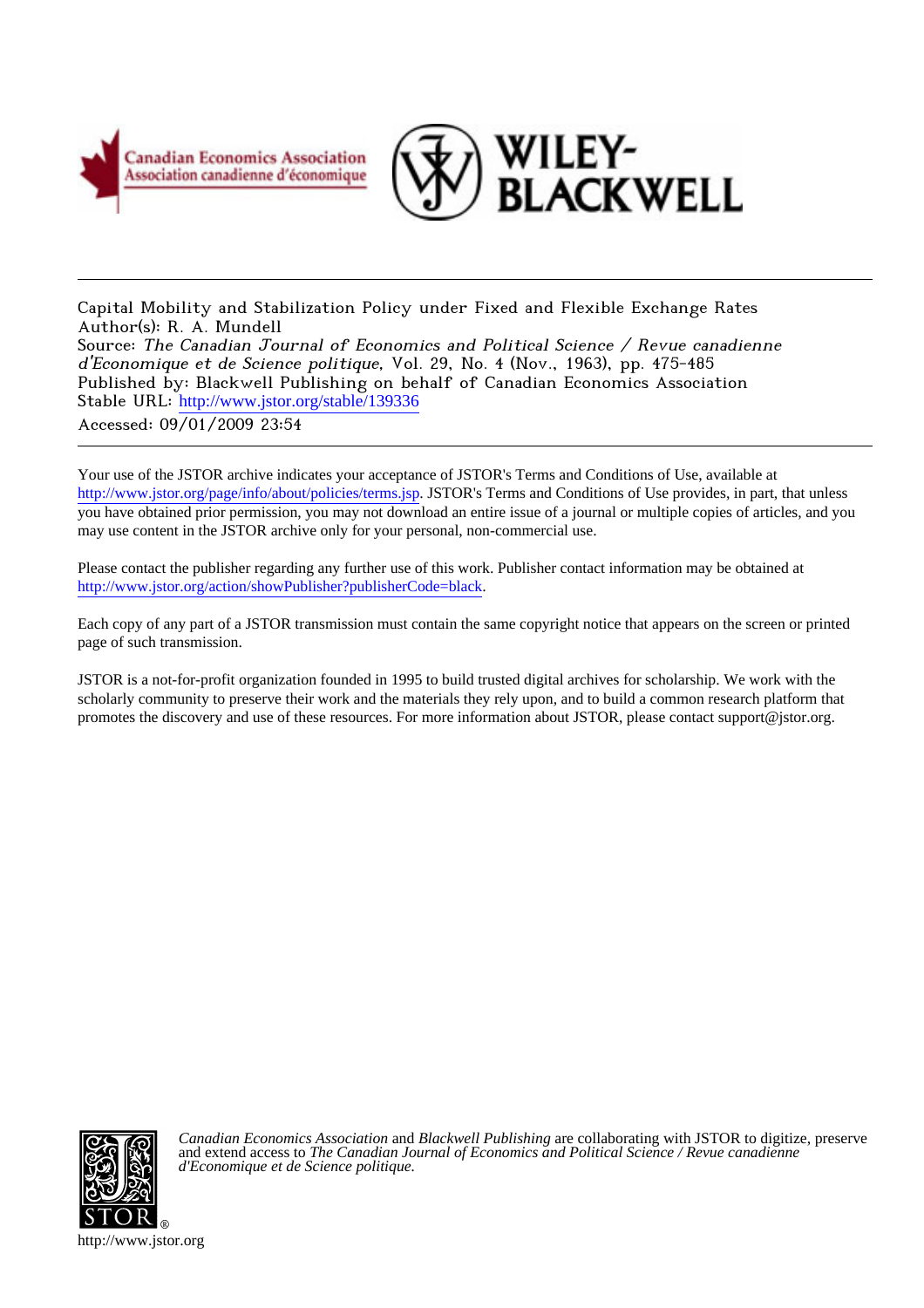# **CAPITAL MOBILITY AND STABILIZATION POLICY UNDER FIXED AND FLEXIBLE EXCHANGE RATES\***

# **R. A. MUNDELL McGill University**

**THE world is still a closed economy, but its regions and countries are becoming increasingly open. The trend, which has been manifested in both freer movement of goods and increased mobility of capital, has been stimulated by the dismantling of trade and exchange controls in Europe, the gradual erosion of the real burden of tariff protection, and the stability, unparalleled since 1914, of the exchange rates. The international economic climate has changed in the direction of financial integration' and this has important implications for economic policy.** 

**My paper concerns the theoretical and practical implications of the increased mobility of capital. In order to present my conclusions in the simplest possible way, and to bring the implications for policy into sharpest relief, I assume the extreme degree of mobility that prevails when a country cannot maintain an interest rate different from the general level prevailing abroad. This assumption will overstate the case but it has the merit of posing a stereotype towards which international financial relations seem to be heading. At the same time it might be argued that the assumption is not far from the truth in those financial centres, of which Zurich, Amsterdam, and Brussels may be taken as examples, where the authorities already recognize their lessening ability to dominate money market conditions and insulate them from foreign influences. It should also have a high degree of relevance to a country like Canada whose financial markets are dominated to a great degree by the vast New York market.** 

### **I. METHOD OF ANALYSIS**

**The assumption of perfect capital mobility can be taken to mean that all securities in the system are perfect substitutes. Since different currencies are involved this implies that existing exchange rates are expected to persist indefinitely (even when the exchange rate is not pegged) and that spot and** 

**\*This paper was presented at the annual meeting of the Canadian Political Science Association in Quebec on June 6, 1963. It was written while the author was a member of the staff of the International Monetary Fund, but it does not, of course, necessarily reflect the Fund's official position.** 

**1See James C. Ingram, "A Proposal for Financial Integration in the Atlantic Community," Joint Economic Committee print, Nov. 1962, for a valuable analysis of financial integration under fixed exchange rates; Harry G. Johnson, "Equilibrium under Fixed Exchange Rates," American Economic Review, LIII, May, 1963, 112-19, for a discussion of some of the advantages of closing the exchange rate margins; C. P. Kindleberger, "European Economic Integration and the Development of a Single Financial Center for Long-Term Capital," Weltwirtschaftliches Archiv, Band 90, 1963, Heft 2, 189-210, for a discussion of competition among financial centres as integration proceeds; and A. N. McLeod, "Credit Expansion in an Open Economy," Economic Journal, LXII, Sept., 1962, 611-40, for a theoretical discussion of related topics.** 

**Vol. XXIX, no. 4, Nov., 1963**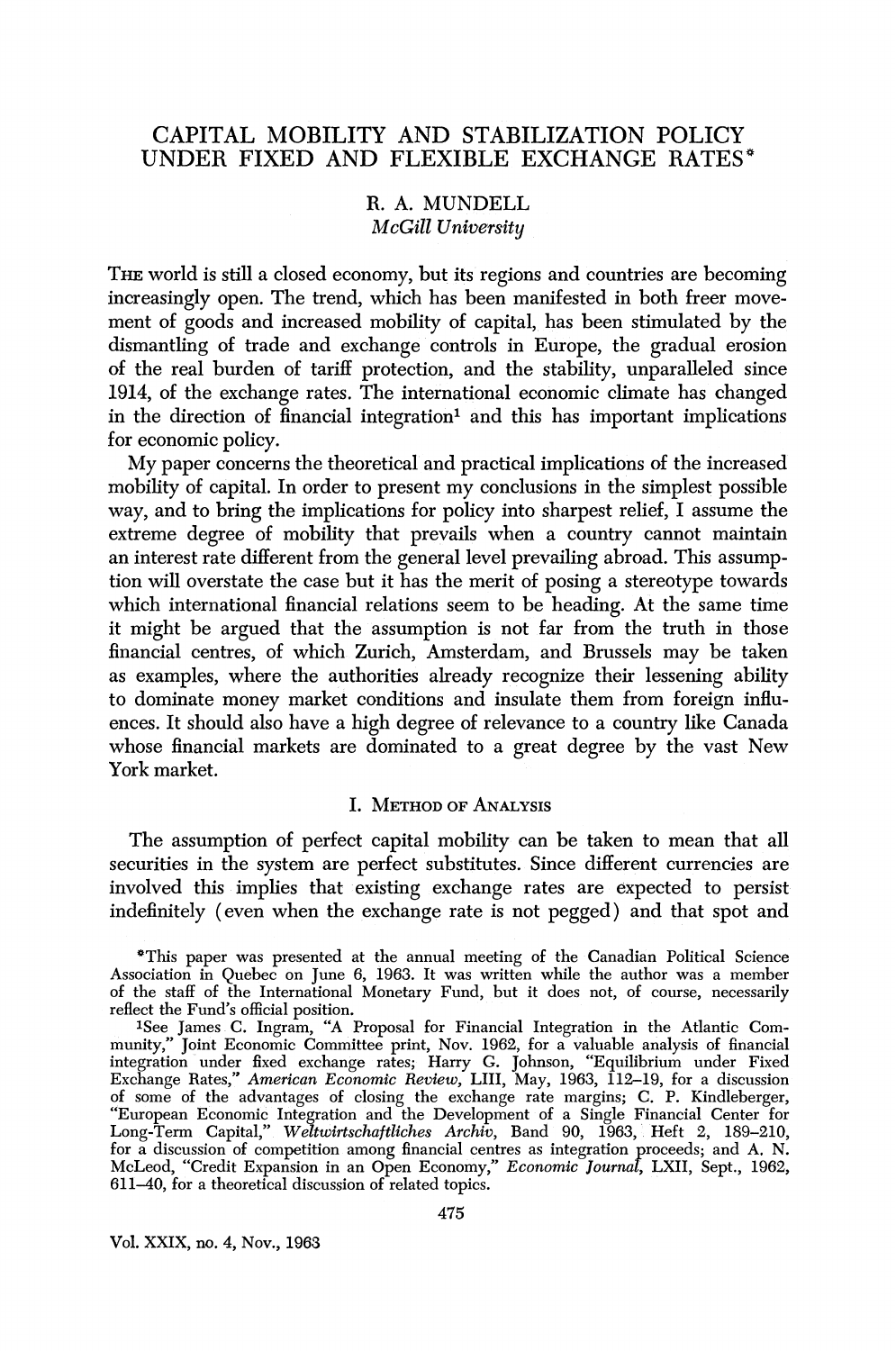**forward exchange rates are identical. All the complications associated with speculation, the forward market, and exchange rate margins are thereby assumed not to exist.** 

**In order to focus attention on policies affecting the level of employment, I assume unemployed resources, constant returns to scale, and fixed money wage rates; this means that the supply of domestic output is elastic and its price level constant. I further assume that saving and taxes rise with income, that the balance of trade depends only on income and the exchange rate, that investment depends on the rate of interest, and that the demand for money depends only on income and the rate of interest. My last assumption is that the country under consideration is too small to influence foreign incomes or the world level of interest rates.** 

**Monetary policy will be assumed to take the form of open market purchases of securities, and fiscal policy the form of an increase in government spending (on home goods) financed by an increase in the public debt. Floating exchange rates result when the monetary authorities do not intervene in the exchange market, and fixed exchange rates when they intervene to buy and sell international reserves at a fixed price.** 

| Market<br>Sector | Goods                |                    | Securities                  |   | Money                         |   | International<br>Reserves        |       |
|------------------|----------------------|--------------------|-----------------------------|---|-------------------------------|---|----------------------------------|-------|
| Government       | $T-G$                | $^+$               | Government<br>Borrowing     | ┿ | Government $+$<br>Dishoarding |   | $*1$                             | $= 0$ |
| Private          | $S-I$                |                    | Private<br>Borrowing        | ┿ | Private<br>Dishoarding        |   | $_{*2}^{+}$                      | $= 0$ |
| Foreign          | $M-X$                | $^{+}$             | Capital<br>Outflow          |   | $\overline{1}$                |   | Increase<br>in Reserves          | $= 0$ |
| Banking          | $*_{4}$ <sup>+</sup> | $\hspace{0.1mm} +$ | Open Market<br><b>Sales</b> | ┿ | Monetary<br>Expansion         | ┿ | Foreign<br><b>Exchange Sales</b> | $= 0$ |
|                  |                      |                    |                             |   |                               |   |                                  |       |

**TABLE I** 

\*Negligible or ignored items: (1) would refer to Treasury holdings of foreign exchange; (2) to the non-bank public's holdings of foreign exchange; (3) to foreigners' holdings of domestic money (domestic currency is not a **banking system to goods account. In the analysis government dishoarding will also be assumed zero.** 

**Note that if the entries are defined as ex ante or planned magnitudes both the horizontal and vertical sums to zero are equilibrium conditions, but if they are defined as ex post or realized**  magnitudes the sums to zero are *identities*. Note also that the rows could be disaggregated, making special distinctions between households and firms, commercial and central banks, etc., **down to each individual spending unit, just as the columns could be multiplied to distinguish between different classes of goods, money, and securities.** 

**It will be helpful, in the following discussion, to bear in mind the distinction between conditions of sectoral and market equilibria (illustrated in the table). There is a set of sectoral restraints (described by the rows in the table) which show how expenditure in each sector of the open economy is financed: a**  budget deficit  $(G - T)$  in the government sector is financed by an increase in **the public debt or a reduction in government cash balances (dishoarding); an**  excess of investment over saving  $(I - S)$  in the *private* sector is financed by net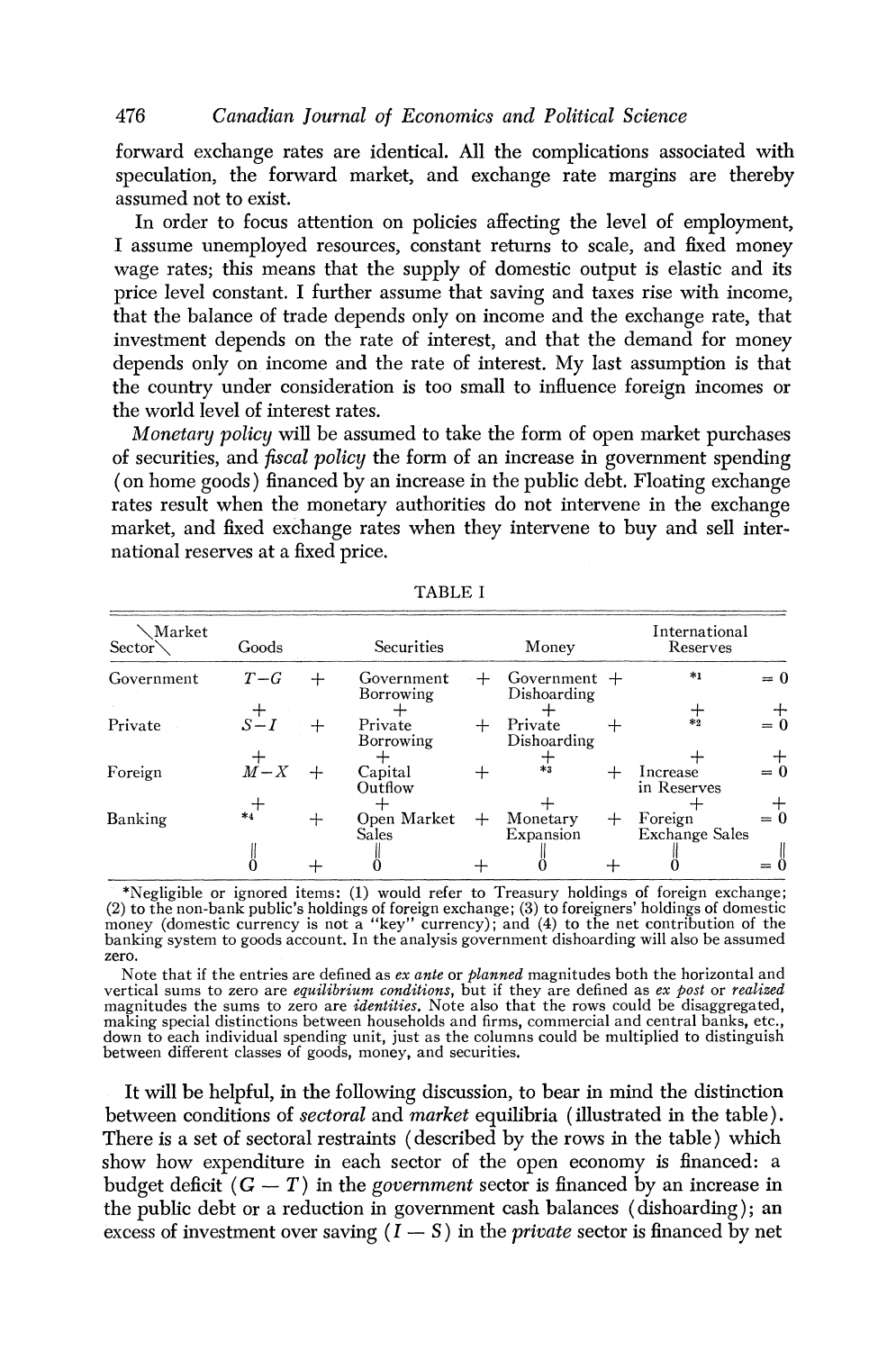**private borrowing or a reduction in privately-held money balances; a trade**  balance deficit  $(M - X)$  in the *foreign* sector<sup>2</sup> is financed by capital imports or **a reduction in international reserves; and, finally, an excess of purchases over sales of domestic assets of the banking sector is financed by an increase in the monetary liabilities of the banking system (the money supply) or by a reduction in foreign exchange reserves. For simplicity of exposition, I shall assume that there is, initially, no lending between the sectors.** 

**There is also a set of market restraints (described by columns in the table) which refer to the condition that demand and supply of each object of exchange be equal. The goods and services market is in equilibrium when the difference between investment and saving is equal to the sum of the budget surplus and the trade balance deficit. The capital market is in equilibrium when foreigners and domestic banks are willing to accumulate the increase in net debt of the government and the public. The foreign exchange market is in equilibrium when the actual increase in reserves is equal to the rate (which may be positive or negative) at which the central bank wants to buy reserves.3 And the money market is in equilibrium when the community is willing to accumulate the increase in the money supply offered by the banking system. I shall also assume that, initially, each market is in equilibrium.** 

# **II. POLICIES UNDER FLEXIBLE EXCHANGE RATES**

**Under flexible exchange rates the central bank does not intervene to fix a given exchange rate, although this need not preclude autonomous purchases and sales of foreign exchange.** 

**Monetary Policy. Consider the effect of an open market purchase of domestic securities in the context of a flexible exchange rate system. This results in an increase in bank reserves, a multiple expansion of money and credit, and downward pressure on the rate of interest. But the interest rate is prevented from falling by an outflow of capital, which causes a deficit in the balance of payments, and a depreciation of the exchange rate. In turn, the exchange rate depreciation (normally) improves the balance of trade and stimulates, by the multiplier process, income and employment. A new equilibrium is established when income has risen sufficiently to induce the domestic community to hold the increased stock of money created by the banking system. Since interest rates are unaltered this means that income must rise in proportion to the increase in the money supply, the factor of proportionality being the given ratio of income and money (income velocity).** 

**In the new equilibrium private saving and taxes will have increased as a consequence of the increase in income, and this implies both net private lending and retirement of government debt. Equilibrium in the capital market then requires equality between the sum of net private lending plus debt retirement, and the rate of capital exports, which in conjunction with the** 

**<sup>2</sup>The foreign sector refers to all the transactions of the country as a whole with respect to the outside world.** 

**<sup>3</sup>For certain purposes it would be more elegant to define a separate market for foreign goods as distinct from domestic goods, but the present approach is satisfactory for the purpose on hand.**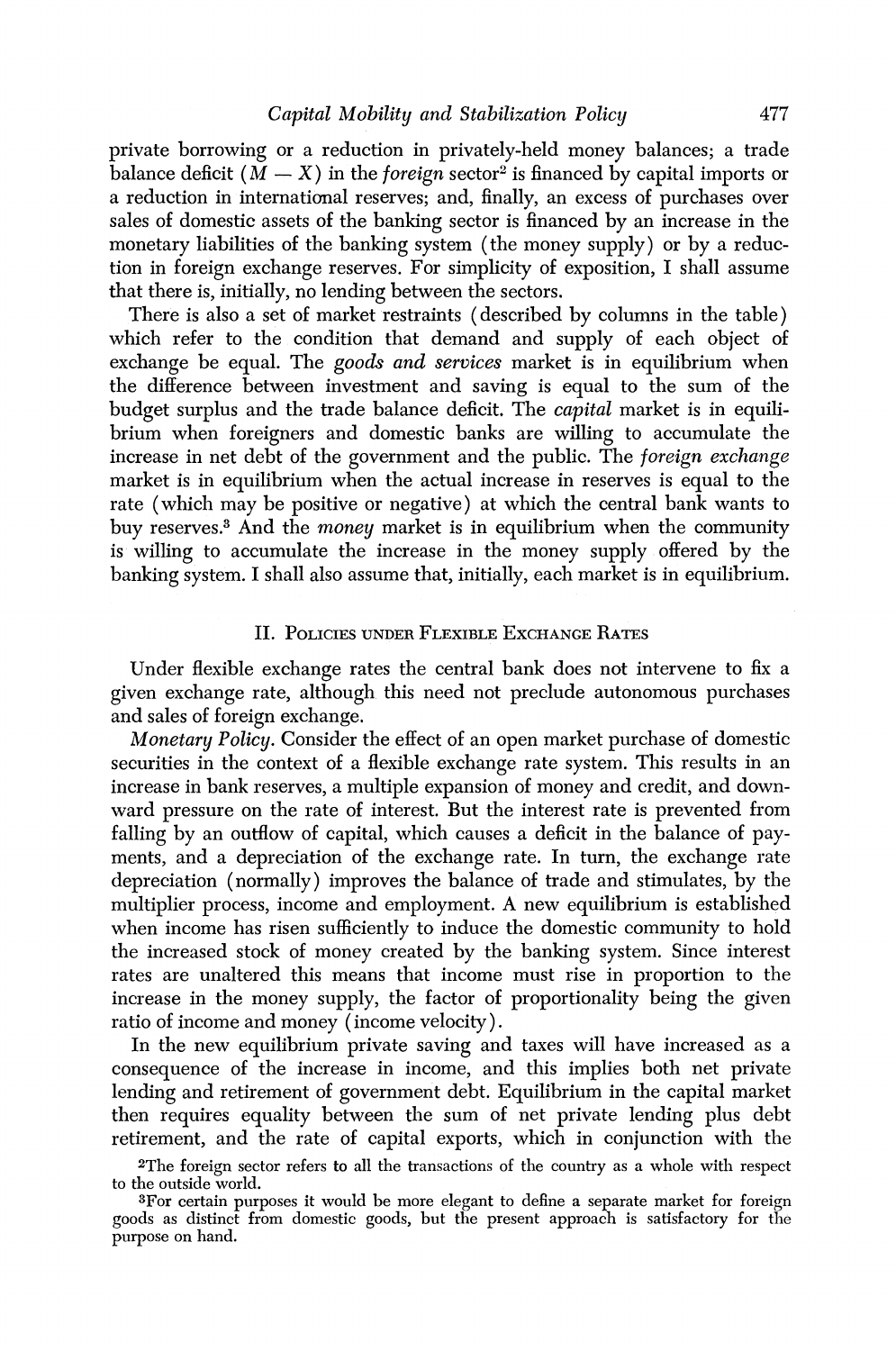**requirement of balance of payments equilibrium, implies a balance of trade surplus. Monetary policy therefore has a strong effect on the level of income and employment, not because it alters the rate of interest, but because it induces a capital outflow, depreciates the exchange rate, and causes an export surplus.4** 

**It will now be shown that central bank operations in the foreign exchange market ("open market operations" in foreign exchange) can be considered an alternative form of monetary policy. Suppose the central bank buys foreign reserves (gold or foreign currency) with domestic money. This increases bank reserves, causing a multiple expansion of the money supply. The monetary expansion puts downward pressure on the interest rate and induces a capital outflow, further depreciating the exchange rate and creating an export surplus, which in turn increases, through the multiplier effect, income and employment. Eventually, when income has increased sufficiently to induce the community to hold the increased stock of money, the income-generating process ceases and all sectors are again in equilibrium, with the increased saving and taxes financing the capital outflow. This conclusion is virtually the same as the conclusion earlier reached regarding monetary policy, with the single important difference that foreign assets of the banks are increased in the case of foreign exchange policy while domestic assets are increased in the case of monetary policy. Foreign exchange policy, like monetary policy, becomes a forceful tool of stabilization policy under flexible exchange rates.** 

**Fiscal Policy. Assume an increase in government spending financed by government borrowing. The increased spending creates an excess demand for goods and tends to raise income. But this would increase the demand for money, raise interest rates, attract a capital inflow, and appreciate the exchange rate, which in turn would have a depressing effect on income. In fact, therefore, the negative effect on income of exchange rate appreciation has to offset exactly the positive multiplier effect on income of the original increase in government spending. Income cannot change unless the money supply or interest rates change, and since the former is constant in the absence of central bank action and the latter is fixed by the world level of interest rates, income remains fixed. Since income is constant, saving and taxes are unchanged, which means, because of the condition that the goods market be in equilibrium, that the change in government spending is equal to the import surplus. In turn, the flexible exchange rate implies balance of payments equilibrium and therefore a capital inflow equal to the import surplus. Thus, both capital and goods market equilibria are assured by equality between the rate of increase in the public debt and the rate of capital imports, and between the budget deficit and the import surplus. Fiscal policy thus completely loses its force as a domestic stabilizer when the exchange rate is allowed to fluctuate and the money supply is held constant. Just as monetary policy derives its importance as a domestic stabilizer from its influence on capital flows and the exchange rate, so fiscal policy is frustrated in its effects by these same considerations.** 

**4Richard E. Caves arrives at essentially the same result in his paper, "Flexible Exchange Rates," American Economic Review, LIII, May, 1963, 120-29.**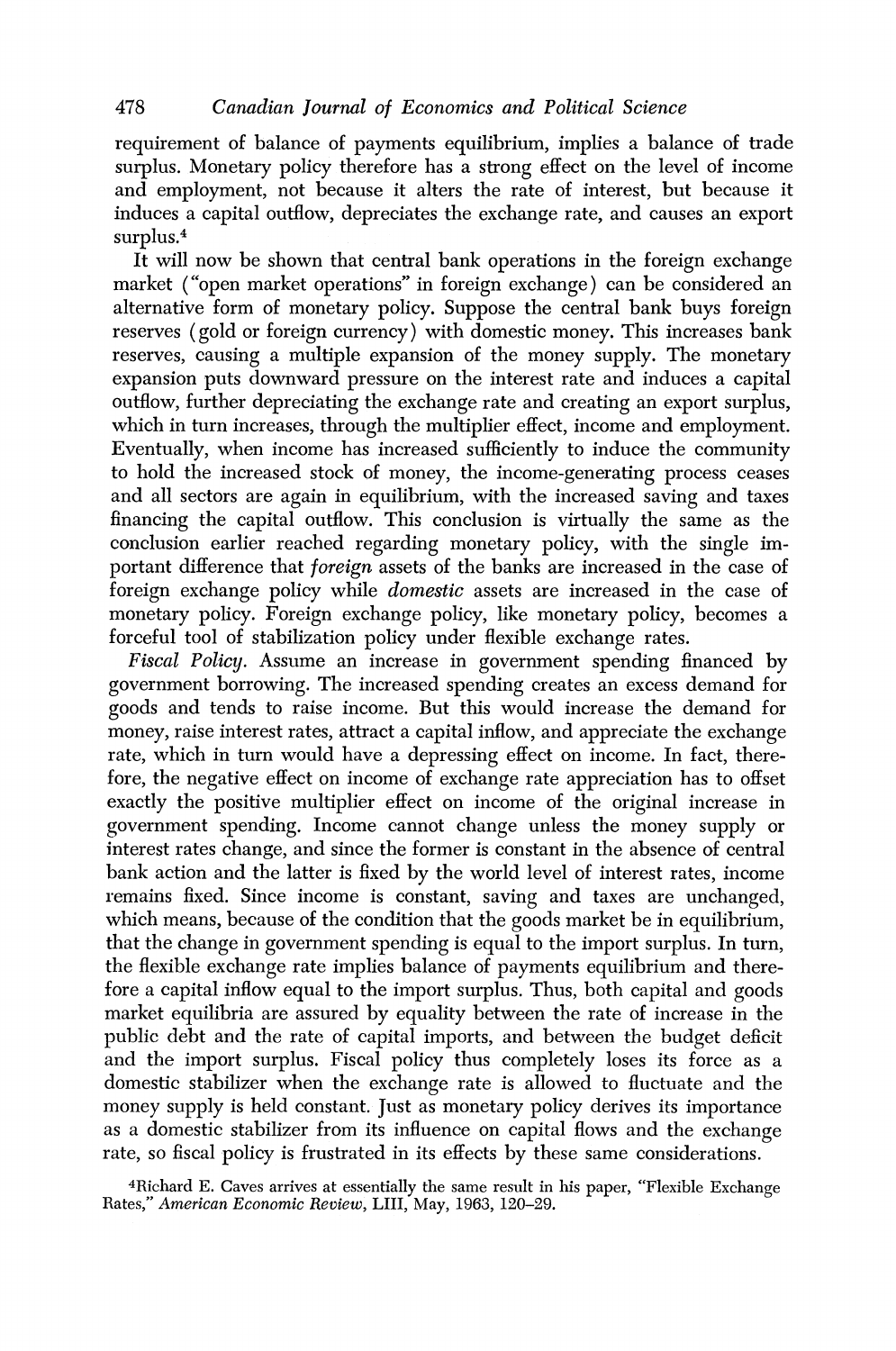# **III. POLICIES UNDER FIXED EXCHANGE RATES**

**Under fixed exchange rates the central bank intervenes in the exchange market by buying and selling reserves at the exchange parity; as already noted the exchange margins are assumed to be zero.** 

**Monetary Policy. A central bank purchase of securities creates excess reserves and puts downward pressure on the interest rate. But a fall in the interest rate is prevented by a capital outflow, and this worsens the balance of payments. To prevent the exchange rate from falling the central bank intervenes in the market, selling foreign exchange and buying domestic money. The process continues until the accumulated foreign exchange deficit is equal to the open market purchase and the money supply is restored to its original level.** 

**This shows that monetary policy under fixed exchange rates has no sustainable effect on the level of income. The increase in the money supply arising from open market purchases is returned to the central bank through its exchange stabilization operations. What the central bank has in fact done is to purchase securities initially for money, and then buy money with foreign exchange, the monetary effects of the combined operations cancelling. The only final effect of the open market purchase is an equivalent fall in foreign exchange reserves: the central bank has simply traded domestic assets for foreign assets.** 

**Fiscal Policy. Assume an increase in government spending superimposed on the foreign exchange policy of pegging the exchange rate. The increased spending has a multiplier effect upon income, increasing saving, taxes, and imports. Taxes increase by less than the increase in government spending so the government supplies securities at a rate equal to the budget deficit, whereas the private sector absorbs securities at a rate equal to the increase in saving.** 

**After the new equilibrium is established both the goods and capital markets must be in balance. In the goods market the budget deficit has as its counterpart the sum of the excess of private saving over investment and the balance of trade deficit, which implies that the induced balance of trade deficit is less than the budget deficit. In the capital market the private and foreign sectors must be willing to accumulate the new flow of government issues. But since the excess private saving is equal to the flow of private lending, and since the budget deficit equals the flow of new government issues, capital market equilibrium requires that the import deficit be exactly balanced by a capital inflow, so that there is balance of payments equilibrium after all adjustments have taken place.** 

**There will nevertheless be a change in foreign exchange reserves. Before the flow equilibrium is established the demand for money will increase, at a constant interest rate, in proportion to the increase in income. To acquire the needed liquidity the private sector sells securities and this puts upward pressure on the interest rate, and attracts foreign capital. This improves the balance of payments temporarily, forcing the central bank to intervene by buying foreign reserves and increasing the money supply. The money supply**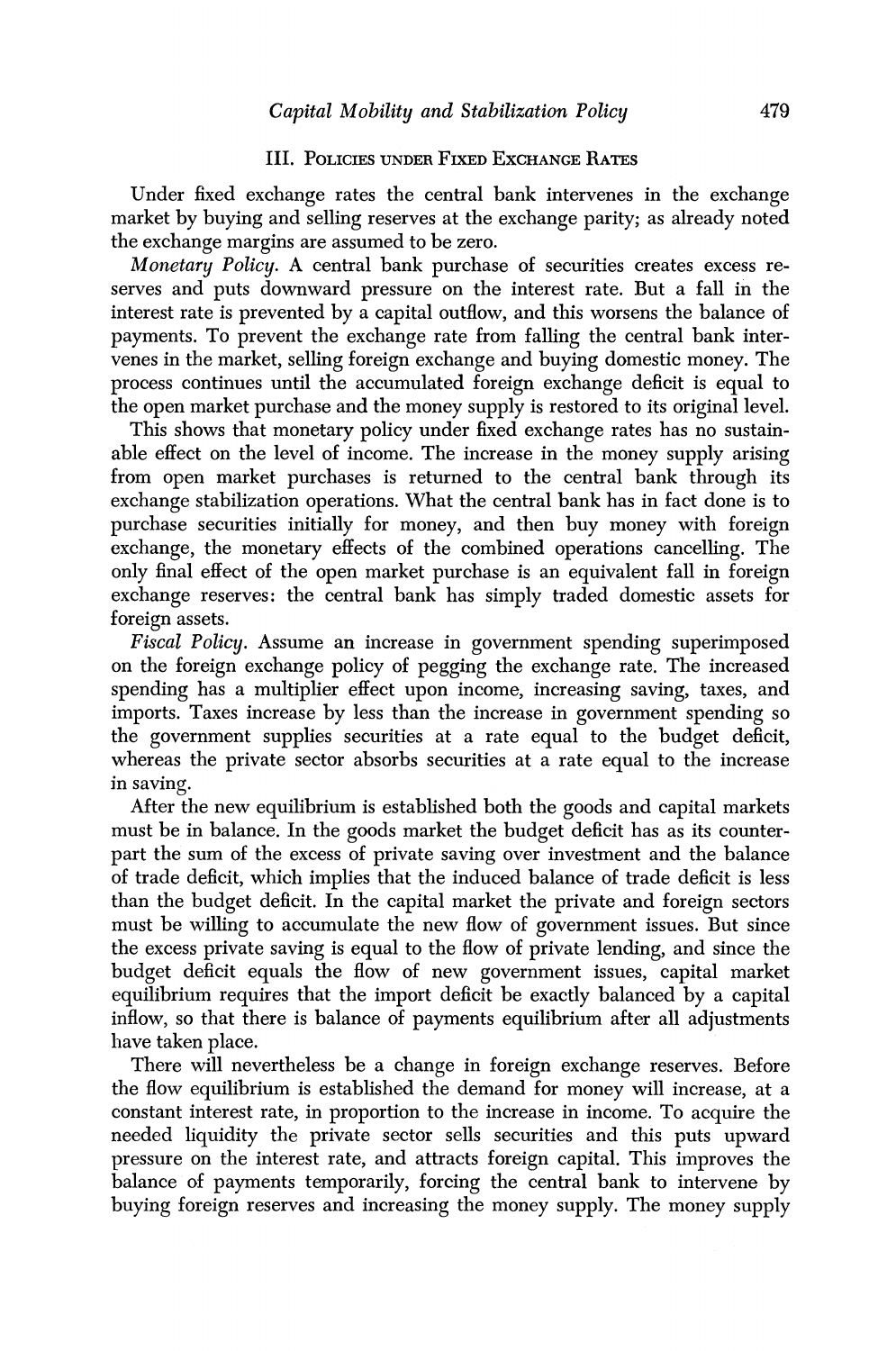#### **Canadian Journal of Economics and Political Science 480**

**is therefore increased indirectly through the back door of exchange rate policy. Foreign exchange reserves accumulate by the full amount of the increased cash reserves needed by the banking system to supply the increased money demanded by the public as a consequence of the increase in income.** 

# **IV. OTHER POLICY COMBINATIONS**

**Other cases deserve attention in view of their prominence in policy discussions. In the following cases it is assumed that exchange rates are fixed.** 

**Central Bank Financing of Fiscal Deficits. An important special case of combined operations of monetary, fiscal, and exchange policies is central bank financing of budget deficits under fixed exchange rates. As before, the increase in government spending yields a multiplier effect on income. In the new equilibrium there is a budget deficit, an excess of saving over investment, and a balance of trade deficit. The government issues securities at a rate equal to the budget deficit and these are (by assumption) taken up by the central bank. Capital market equilibrium therefore requires that the net flow demand for securities on the part of the private sector be equal to the net capital outflow.** 

**It is easy to see that in the new equilibrium the balance of payments deficit and the consequent rate at which reserves are falling is exactly equal to the budget deficit and to the rate at which the central bank is buying government securities. Since the capital outflow is equal to the excess of saving over investment, and the loss of reserves is equal to the balance of payments deficit, which is the sum of the trade deficit and the capital outflow, reserves fall at a rate equal to the sum of the import deficit and the excess of saving over investment. Then since this sum equals the budget deficit, by the condition of equilibrium in the goods market, it follows that reserves fall at a rate equal to the budget deficit. The budget deficit is entirely at the expense of reserves.** 

**There is, however, in this instance too an initial stock adjustment process. As income increases the demand for money grows, the private sector dispenses with stocks of securities, causing a capital inflow and an increase in reserves. This increase in reserves is a once-for-all inflow equal to the increase in cash reserves necessary for the banks to satisfy the increased demand for money. The rate of fall in reserves takes place, therefore, from a higher initial level.** 

**The Special Case of Sterilization Operations. Sterilization (or neutralization) policy is a specific combination of monetary and exchange policy. When the central bank buys or sells foreign exchange the money supply increases or decreases, and the purpose of sterilization policy is to offset this effect. The mechanism is for the central bank to sell securities at the same rate that it is buying foreign exchange, and to buy securities at the same rate that it is selling foreign exchange. In reality, therefore, neutralization policy involves an exchange of foreign reserves and bonds. The exchange rate is stabilized by buying and selling reserves in exchange for securities.** 

**Suppose the government increases spending during a time when neutralization policy is being followed. The increase in spending would normally have a multiplier effect on income. But this would increase the demand for money**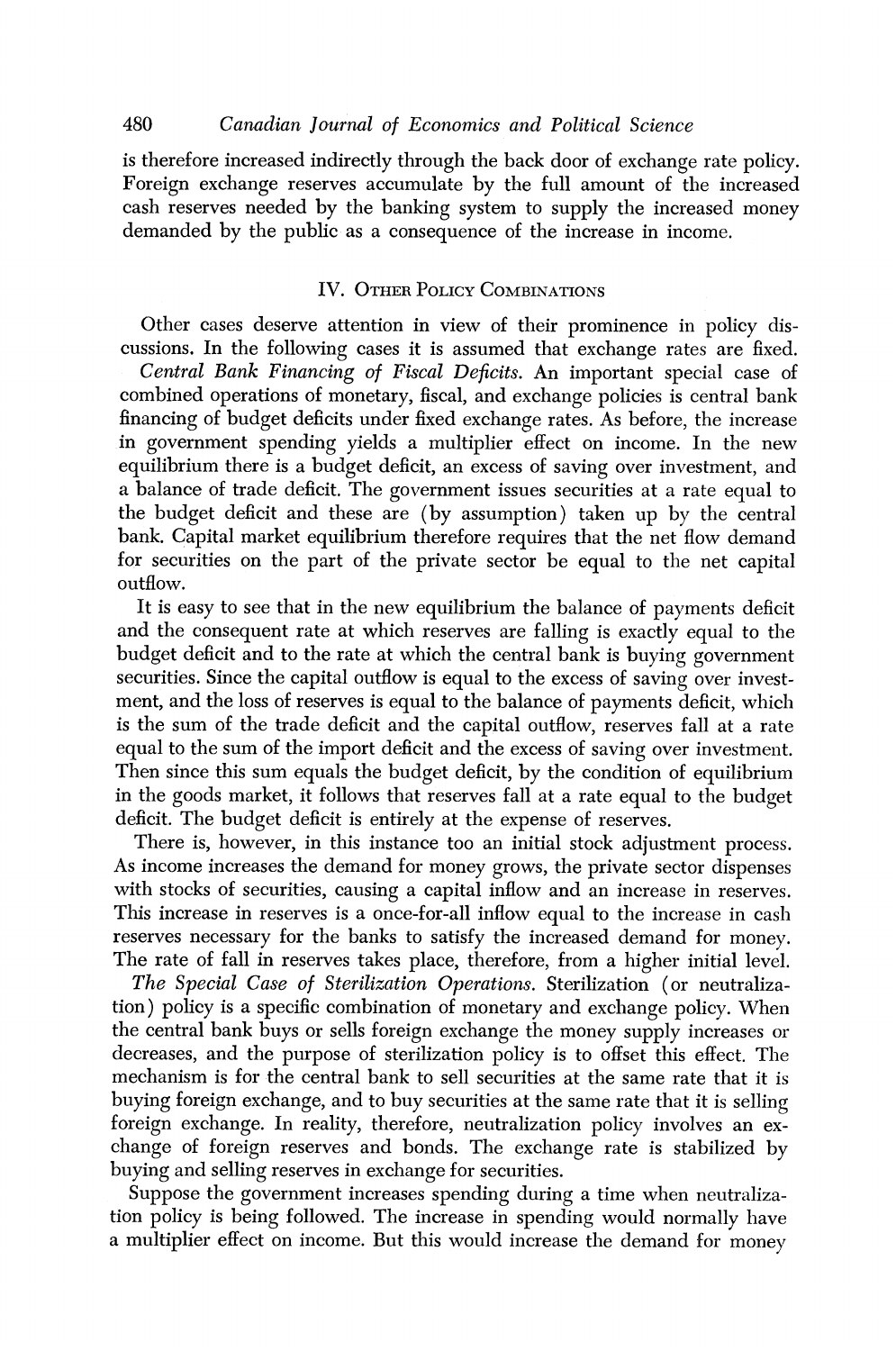**and put upward pressure on interest rates as the private sector dispenses with holdings of securities; this would cause a capital inflow and induce a balance of payments surplus. But now the authorities, in their rate-pegging operation, buy foreign exchange and simultaneously sell securities, thus putting added pressure on interest rates and accelerating the inflow of capital without satisfying the increased demand for money. The system has now become inconsistent, for goods market equilibrium requires an increase in income, but an increase in income can only take place if either the money supply expands or interest rates rise. The capital inflow prevents interest rates from rising and the neutralization policy inhibits the money supply from expanding. Something has to give, and it must either be the money supply or the exchange rate. If the central bank sells securities at the same rate as it is buying reserves, it cannot buy reserves at a rate fast enough to keep the exchange rate from appreciating. And if the central bank buys reserves at a rate fast enough to stabilize the exchange rate, it cannot sell securities fast enough to keep the money supply constant. Either the exchange rate appreciates or money income rises.** 

**In a similar way it can be shown that, from an initial position of equilibrium, open market operations (monetary policy) lead to an inconsistent and overdetermined result. A purchase of securities by the central bank would cause a capital outflow, balance of payments deficit, and sales of foreign exchange by the central bank. The restrictive monetary impact of the foreign exchange sales are then offset by further open market purchases which induce further sales of foreign exchange. The process repeats itself at an accelerating speed. There is no new equilibrium because the public wants to hold just so much money, and the central bank's attempt to alter this equilibrium simply results in a fall in reserves. The sterilization procedures merely perpetuate the selfgenerating process until exchange reserves are exhausted, or until the world level of interest rates falls.** 

# **V. DIAGRAMMATIC ILLUSTRATION**

**These results can be illustrated by diagrams similar to those I have used for analysis of related problems.5 In the top quadrant of both Figures 1 and 2,** 

**5"The Appropriate Use of Monetary and Fiscal Policy for Internal and External Stability," IMF Staff Papers, IX, no. 1, March, 1962; "The International Disequilibrium System," Kyklos, XIV, no. 2, 1961, 153-72; and "Employment Policy Under Flexible Exchange Rates," this JOURNAL, XXVII, no. 4, Nov., 1961, 509-17. In the latter paper (the main purpose of which was to show that commercial policy-import restriction or export promotion-was ineffective under flexible exchange rates) it was argued that both**  monetary and fiscal policies are more effective under flexible exchange rates than under **fixed exchange rates. The apparent conflict with the present analysis lies in the different definition of monetary and fiscal policy and in the extreme assumption in the present paper of perfect capital mobility. In the earlier paper fiscal policy was taken to be an increase in government spending with interest rates maintained constant by the central bank, while capital inflows were assumed to be a function of the rate of interest alone; in other words no capital inflow takes place (because the domestic interest rate is constant) while the money supply is allowed to expand in proportion to the increase in income induced by the more expansive fiscal policy. In the present paper, I have defined fiscal policy as an increase in government spending financed by government bond issues with no change in the money supply. In both cases the underlying model is (in essence) the same**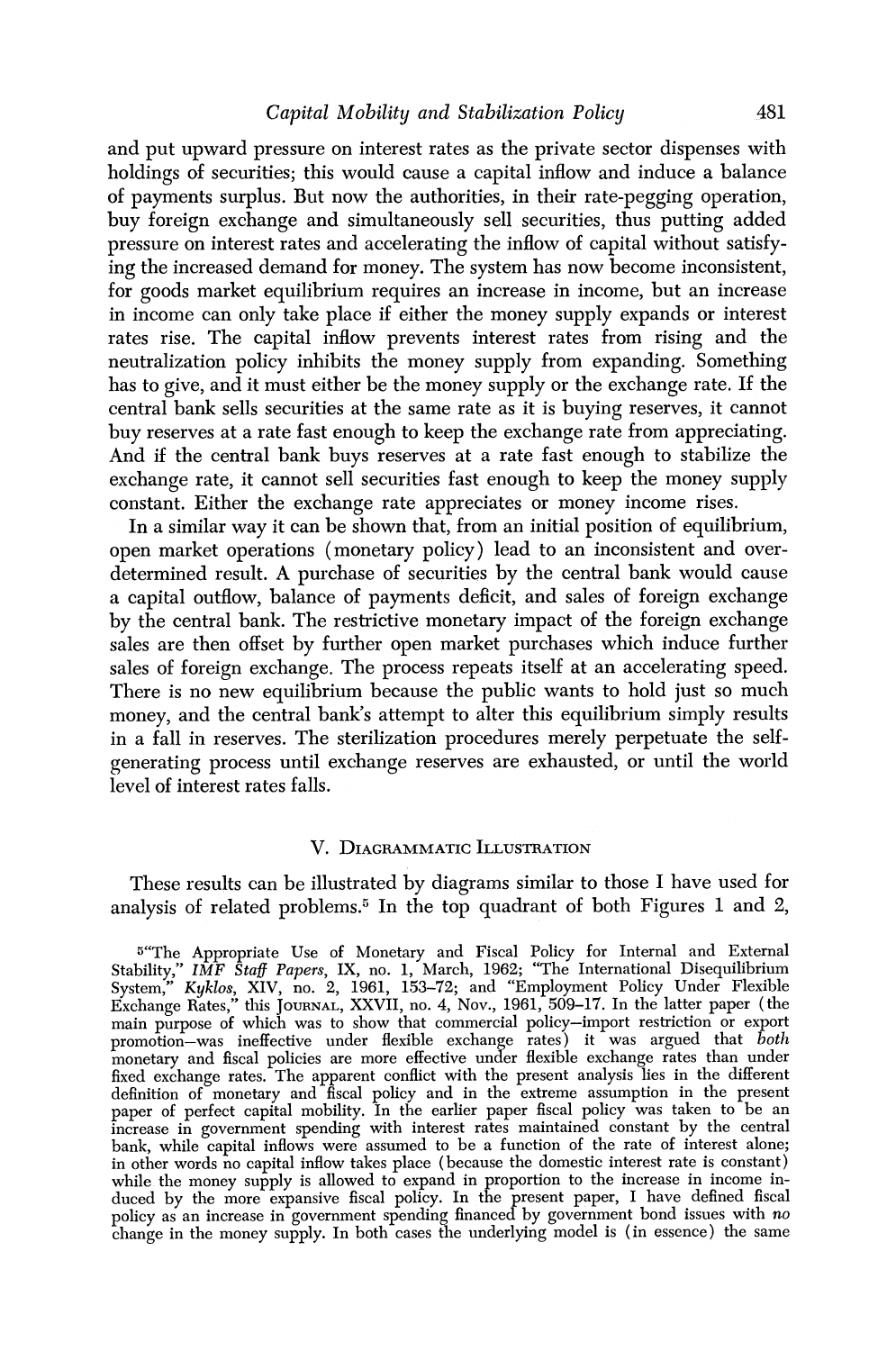**XX plots the relation between the interest rate and income (given the exchange rate) along which there is no excess demand in the goods and services market (internal balance); LL describes a similar relation for the money market; and FF gives the external balance condition which is dominated by the world level of interest rates. Analogously in the bottom quadrants, XX plots internal balance, and FF external balance as a function of income and the exchange rate. The internal balance line in the top quadrant applies only for the given**  exchange rate represented by  $\pi_0$  in the bottom quadrant, and the external **balance schedule in the bottom quadrant applies only for the initial rate of capital imports (assumed to be zero).** 

**Consider the effects of monetary policy (Figure 1). From Q an increase in the money supply shifts LL in the upper quadrant to L'L', implying at the**  original interest rate and income level  $(at \hat{Q})$  excess liquidity; this causes a **capital outflow. Under flexible exchange rates FF in the lower quadrant shifts downward to F'F', and the improvement in the trade balance increases income and employment as XX in the top quadrant is pushed by the devaluation towards X'X'. The new equilibrium is at P, with an improved trade balance and greater capital outflow (or lessened inflow).** 

With the exchange rate fixed at  $\pi_0$ , however, the increase in the money **supply merely creates excess liquidity, an export of capital, a balance of payments deficit, and a reduction in the money supply with no shift in XX in the top quadrant. The line L'L' returns to its original position and Q is restored as equilibrium at a lower level of reserves; Q is the only possible equilibrium consistent with both FF and XX so the money supply will adapt to it if it is allowed to. But if the increase in the money supply is accompanied by sterilization operations, that is, if L'L' is maintained, there can be no equilibrium. The central bank buys securities, gold flows out, and the central bank buys more**  securities. Since the exchange rate is maintained at  $\pi_0$ , XX in the top quadrant

**and would yield the same results if the same assumptions were made about capital mobility and the same definitions were used.** 

**It may puzzle the reader why I went to some length to alter the definitions of monetary and fiscal policy and thus to bring about a seemingly artificial difference between the conclusions based purely upon different definitions. The reason is that monetary policy cannot in any meaningful sense be defined as an alteration in the interest rate when capital is perfectly mobile, since the authorities cannot change the market rate of interest. Nor can monetary policy be defined, under conditions of perfect capital mobility, as an increase in the money supply, since the central bank has no power over the money supply either (except in transitory positions of disequilibrium) when the exchange rate is fixed. The central bank has, on the other hand, the ability to conduct an open market operation (which only temporarily changes the money supply) and that is the basis of my choice of this definition of monetary policy for the present analysis.** 

In an earlier paper I analysed some of the purely dynamic aspects of the adjustment process ("The Monetary Dynamics of International Adjustment Under Fixed and Flexible **Exchange Rates," Quarterly Journal of Economics, May, 1960, 227-57) on varying assumptions regarding capital mobility, but the treatment of the perfect capital mobility case in that paper suffers from the defects I have tried to avoid in this paper by my different definition of "monetary policy." However, the basic conclusions of that paper are not vitiated by the present analysis since the basic problem posed, in the flexible exchange rate case, that "monetary policy" exerts its influence on domestic incomes only indirectly through the exchange rate, still remains, with possibilities of cyclicity and even instability depending on the adjustment speeds; in the present case it can be shown that instability at least would be ruled out if the exchange rate adapted virtually instantaneously.**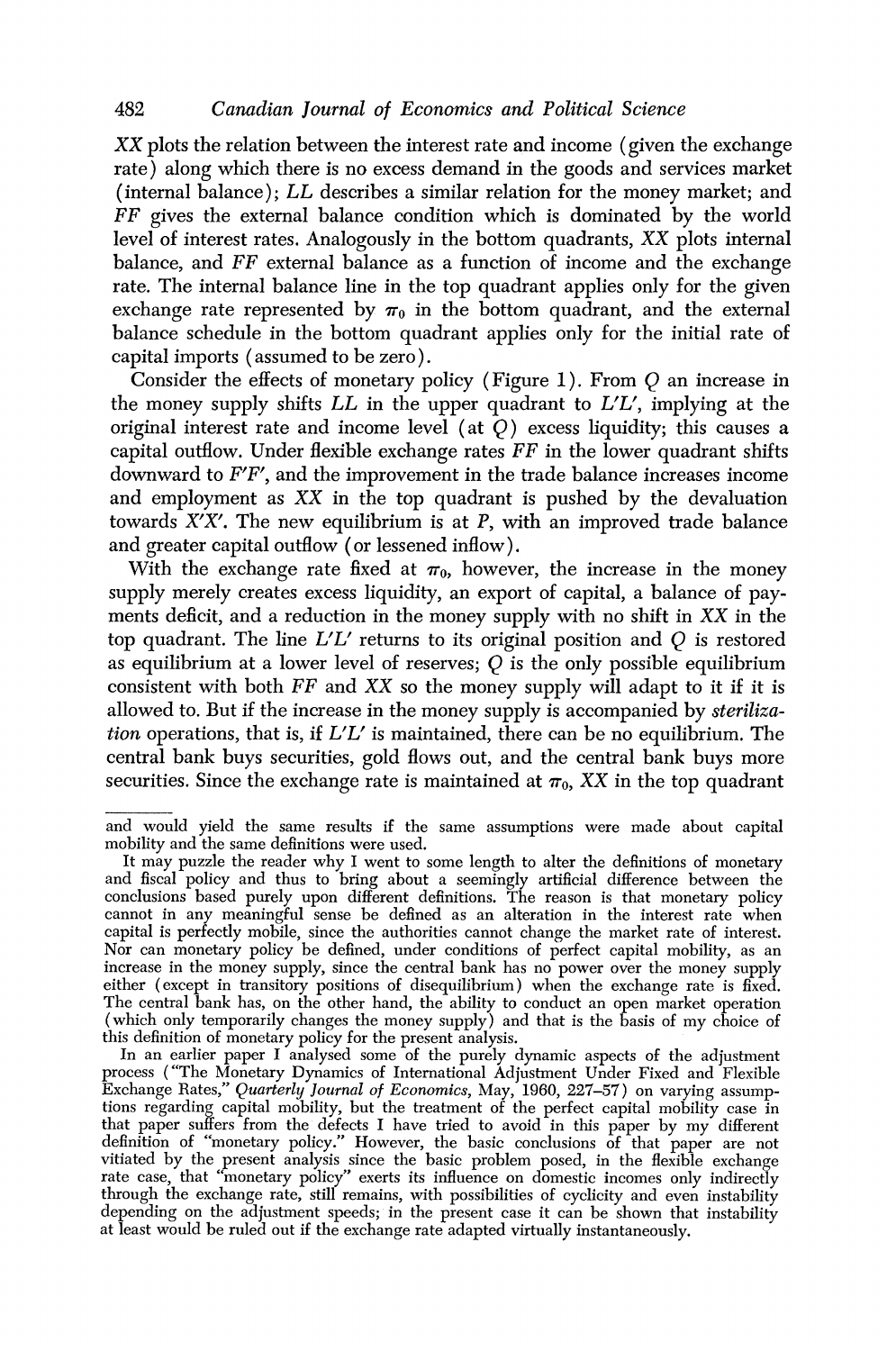

**is unaffected, as is FF. The attempt of the central bank to maintain L'L' cannot satisfy both the conditions that the interest rate remains at the world level and that the new equilibrium be on XX. Either the exchange rate must change (shifting XX to X'X') or the attempt to maintain L'L' by sterilization operations must be abandoned.** 

**Consider next the case of fiscal policy (Figure 2). An increase in government spending shifts XX to X'X' in both quadrants. At the fixed exchange**  rate  $\pi_0$  this increases income and increases the demand for money. Interest **rates tend to rise, capital is attracted from abroad, the balance of payments improves and the money supply increases, eventually establishing L'L' as the new money curve. After this instantaneous "stock adjustment," process capital is attracted from abroad sufficiently to establish F'F' as the new foreign balance line, with the equilibrium P in both quadrants.** 

**Under flexible rates, however, the money supply remains constant. The increased spending puts upward pressure on interest rates and appreciates the exchange rate. FF therefore shifts downward to F"F" establishing R as the new equilibrium. At R the price of foreign exchange is lower but output and employment are unchanged.** 

**Again, if the exchange rate is fixed and the authorities attempt to sterilize the initial gold inflow one of the policies must fail. This is because the new**  equilibrium  $(P)$  on  $FF$  and  $X'X'$  in the upper quadrant is only consistent if **the money supply is allowed to expand. Obviously the points J and P cannot be maintained simultaneously.**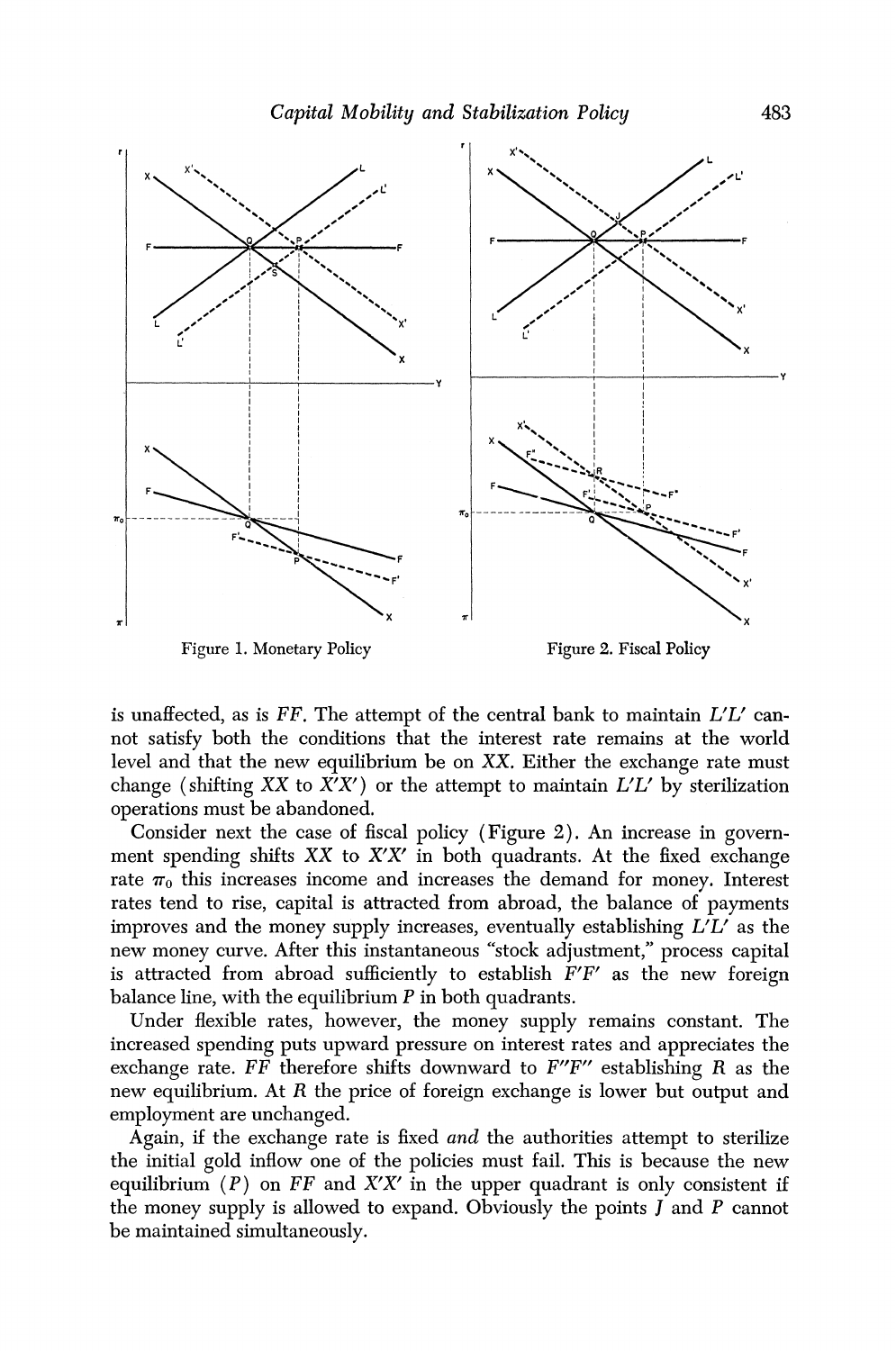#### **Canadian Journal of Economics and Political Science 484**

**Certain qualifications or extensions to the analysis should be mentioned. The demand for money is likely to depend upon the exchange rate in addition to the interest rate and the level of income; this would slightly reduce the effectiveness of a given change in the quantity of money, and slightly increase the effectiveness of fiscal policy on income and employment under flexible exchange rates, while, of course, it has no significance in the case of fixed exchange rates.** 

**Another possible influence is the real balance effect, but this cannot alter in any essential way the final result: income rises, under flexible exchange rates, in proportion to the increase in the money supply, whereas income remains unchanged, in the case of fixed exchange rates, because the quantity of money does not increase.** 

**A further factor that might be considered is the negative effect of changes in the exchange rate upon the level of saving, but again there is no important alteration in the results: although the budget deficit arising from increased government spending under flexible exchange rates is then partly financed by an increase in saving of the private sector the conclusions regarding changes in the level of output and employment are unaltered.** 

**The conclusions of course have not made any allowance for growth. Because of growth the money supply would normally be increased at a rate more or less commensurate with the actual or desired growth of the economy; my conclusions are, so to speak, superimposed on the growth situation. Moreover, many of our actual observations about the economic world are observations of disequilibrium positions; it is clearly possible to alter the money supply (under fixed exchange rates) if there is excess or deficient liquidity, although even this is in practice unnecessary since we can be assured, as we were as long ago as the days of Ricardo, that the money supply would automatically settle down to its equilibrium level. In any case these observations do not vitiate the principles I have been trying to elucidate.** 

# **CONCLUSIONS**

**I have demonstrated that perfect capital mobility implies different concepts of stabilization policy from those to which we have become accustomed in the post-war period. Monetary policy has no impact on employment under fixed exchange rates while fiscal policy has no effect on employment under flexible exchange rates. On the other hand, fiscal policy has a strong effect on employment under fixed exchange rates (simple Keynesian conclusions hold) while monetary policy has a strong effect on employment under flexible exchange rates (classical quantity theory conclusions hold).** 

**A further implication of the analysis is that monetary policy under fixed exchange rates becomes a device for altering the levels of reserves, while fiscal policy under flexible exchange rates becomes a device for altering the balance of trade, both policies leaving unaffected the level of output and employment. Under fixed exchange rates, open market operations by the central bank result in equal changes in the gold stock, open market purchases causing it to decline and open market sales causing it to increase. And under flexible exchange**